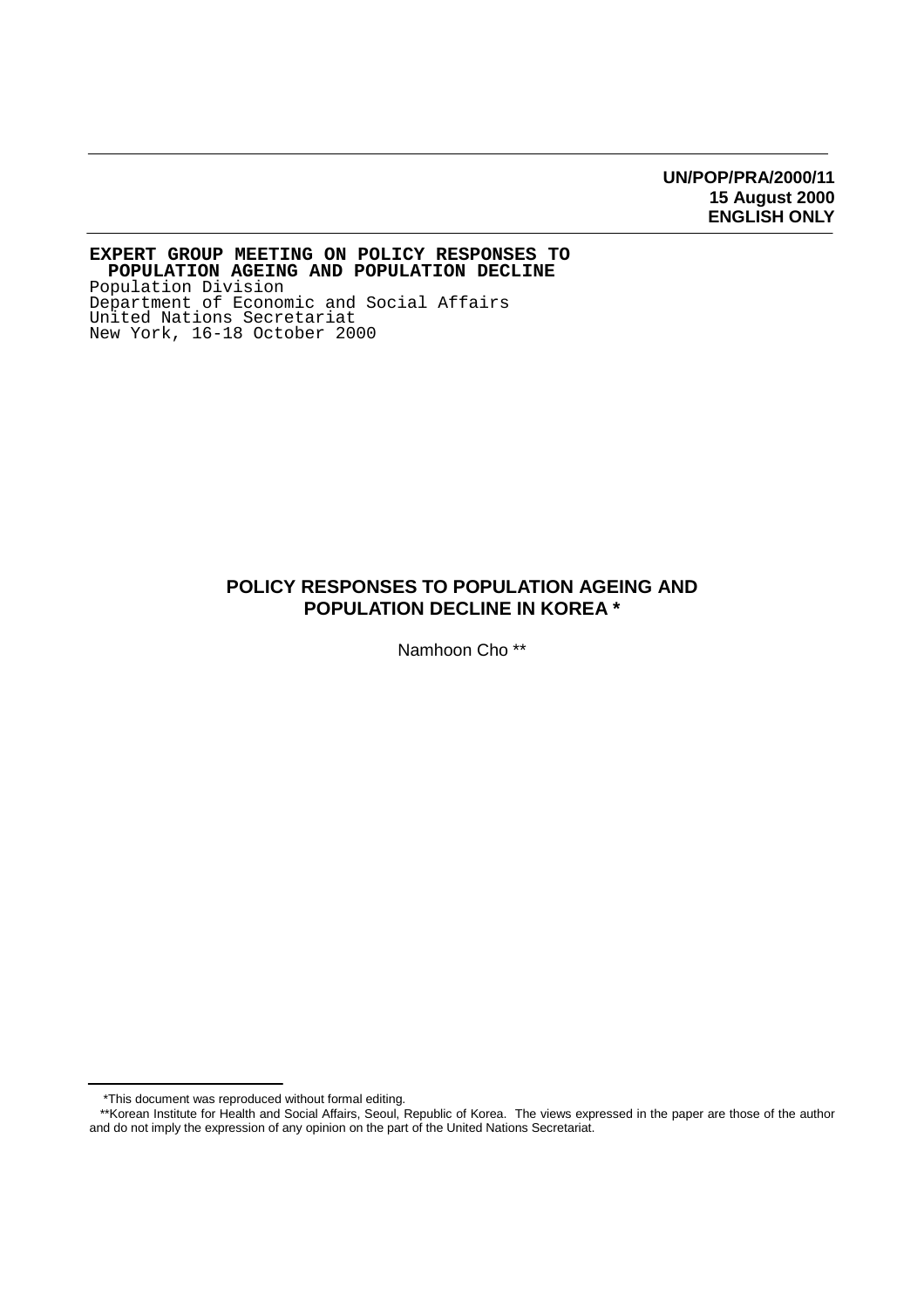# **Policy Responses to Population Ageing and Population Decline in Korea**

Namhoon Cho, Dr.PH Vice President Korean Institute for Health and Social Affairs

### A. Introduction

The Republic of Korea has undergone demographic changes at a pace that has dazzled many population scientists. Fertility has declined to a level far below the replacement level within a short span of two and half decades. Concerted government policies and family planning programmes played a major role in achieving this momentous transition. The total fertility rate in Korea rapidly decreased from 6.0 in 1960 to 1.6 in 1987. Thereafter, the total fertility rate fluctuated between 1.7 and 1.8, but has recently decreased further to 1.48 in 1998 (NSO, 1999a). It is estimated that if the current low fertility continues, the population in Korea will stabilize at around 52.8 million people by the year 2028, and will begin to decrease thereafter.

Socio-economic development factors which have resulted in the decline in fertility include rapid urbanization, increase in educational and economic participation of females, increase in educational attainment of both males and females, and reduction in infant and child mortality rates. Other factors, which have affected the Korean fertility, equally important to the aforementioned factors, include changes in the value on or preference for the number of children, family structure, marriage behavior, role and function of the family, especially in support for the elderly. In addition, improvement in nutrition, improvement in health status, change in life style, etc, which are often concomitant with socio-economic development, have played a role in reducing mortality, including infant and maternal mortality rates, thereby resulting in a considerable rise in life expectancy. Life expectancy at birth was 52.4 years for both sexes in 1960 but increased to 74.4 years in 1997 (NSO, 1999b).

The decline in fertility in Korea has been attributed to the increase in proportion of single women and the changing attitude of women concerning child berth. The proportion of women who have never married, increased from 57.3 percent for the 20-24 year age group in 1970, to 83.3 percent in 1995. There has also been an increase in the proportion of women who have never married in the 25-29 and 30-34 age groups. The proportion for the 25-29 age group was only 9.7 percent in 1970 but was 29.6 percent in 1995, and the 30-34 age group increased from 1.4 percent to 6.7 percent during the same period. The proportion of single women is expected to increase continuously in the immediate future (NSO, 1996).

Although achievements have exceeded expectations in terms of the population goals in Korea, several new population problems have emerged. These new problems must be faced with the same determination and imagination that were used to solve the population problems in the past. Major consequences resulting from the rapid fertility decline include the shrinking of the labor force and the growth of the elderly population. There is a range of policy options available and measures that can be taken in response to labor supply problems. Concentration on capitalintensive production, raising retirement ages and greater labor force participation by women are among the obvious choices.

The growth in the number of elderly people poses the single most difficult challenge. Moreover, elderly people are living longer, which means that they are more susceptible to chronic health problems which may demand long-term treatment and nursing care. The implications of the decline in fertility and changes in population structure are serious and crucial important matters in terms of health and pension expenditures in the immediate future.

Thus, the present paper explains 1) the demographic prospects in Korea during the next half century, in comparison with the UN estimates, 2) the possible consequences of population decline and population ageing, and 3) the various policy options.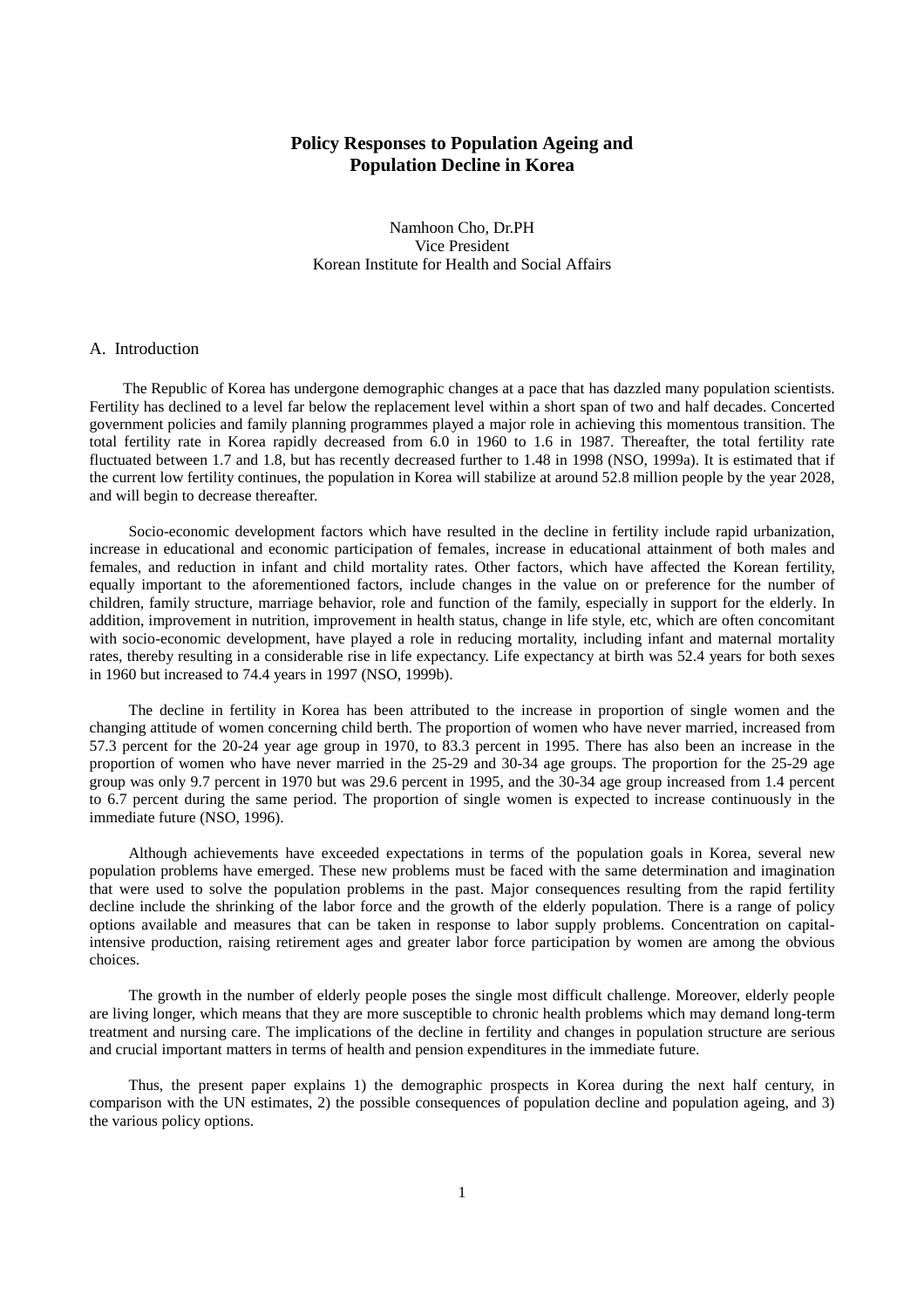*Table 1. Trends in Total Fertility Rate(TFR) in Korea, 1960-1998*

(Unit: per woman)

| - -<br>Year  | 1960 <sup>1</sup> | $1974^{2}$ | $984^{2}$ | $Q(97^{2})$<br>120. | $1990^{\circ}$ | $1002^{2}$ | $996^2$ | 1998 <sup>1</sup> |
|--------------|-------------------|------------|-----------|---------------------|----------------|------------|---------|-------------------|
| TED<br>1 L K | v.v               | J.U        | <u>.</u>  | 1.U                 | 1.0            | 1.0        | . .     | 1.48              |

Source: 1) National Statistical Office (NSO), *Report on Vital Statistics Based on Vital Registration*, each year. 2) Korea Institute for Health and Social Affairs (KIHASA), *National Fertility and Family Health Survey*, each year.

*Table 2. Trends in Socio-economic Factors Affecting Decline in Fertility, 1960-1998*

|                                        | 1960       | 1970 | 1980    | 1990    | 1995    | 1998     |
|----------------------------------------|------------|------|---------|---------|---------|----------|
| Female education(%) <sup>1)</sup>      | 13.0       | 23.5 | 45.0    | 88.2    | 95.8    |          |
| Female LFPR $(\%)^2$                   | $36.3^{3}$ | 39.3 | 42.8    | 47.0    | 48.3    | 47.0     |
| Age at first marriage for females(yrs) | 21.6       | 23.3 | 24.1    | 24.9    | 25.4    | 26.2     |
| Proportion of single female $(\%)$     |            |      |         |         |         |          |
| $20 - 24$                              |            | 57.3 | 66.1    | 80.4    | 83.3    |          |
| 25-29                                  |            | 9.7  | 14.1    | 22.1    | 29.6    |          |
| $30 - 34$                              |            | 1.4  | 2.7     | 5.3     | 6.7     |          |
| Urbanization(%)                        | 28         | 41   | 57      | 74      | 78      |          |
| Infant mortality rate                  | -          | 45   | 17('81) | 13('87) | 9.9(93) | 7.7('96) |

1) Proportion of females aged 20-24 who have attended secondary school or over. 2) Labor force participation rate. Note:

3) Survey conducted in 1963, among persons 14 years of age or over.

Source: NSO, Population and Housing Census Report, each year.

NSO, *Annual Report on the Economically Active Population Survey,* each year.

KIHASA, *1998 Health and Welfare Indicators in Korea,* 1998.

Ministry of Health and Welfare and KIHASA, 1996 *Infant and Neo-natal Mortality and Causes of Death in Korea,* 1998.

## B. Population Prospects for the Next Half Century

The National Statistical Office(NSO) projected the Korean population in 1996, based on the result of the 1995 Population and Housing Census. The assumptions for the 1996 population projection, which is the most recent study available, reflected the past trends in the components of population change; namely fertility, mortality, and migration. The national population projection (NSO, 1996) assumed the total fertility rate would remain 1.7 by 2015 and thereafter increase to 1.8, which would be maintained at the medium variant. As a mortality assumption, the 1996 projection assumed the life expectancy at birth for 2000 as 71.02 years for male and 78.64 years for female, which would increase to 75.4 and 82.5 years, respectively in 2030.

As for the international migration assumption, the number of emigrants increased due to the increasing number of students and the employed, who went abroad for the purposes of study and employment. However this increase was offset by the rise of the number of the foreign worker migrants; thus, the 1996 population projection assumed that the total number of net-migrants as minus 30,000 for the future migrants, which is the average of net-migrants during 1990-1995. This study makes an attempt to project the future population, adopting the same assumptions used by the 1996 projection, which included only the mortality change, from 2000 to 2050. It is as extended from the 1996 projection (at the medium variant) by NSO, which projected the population up to the year 2030.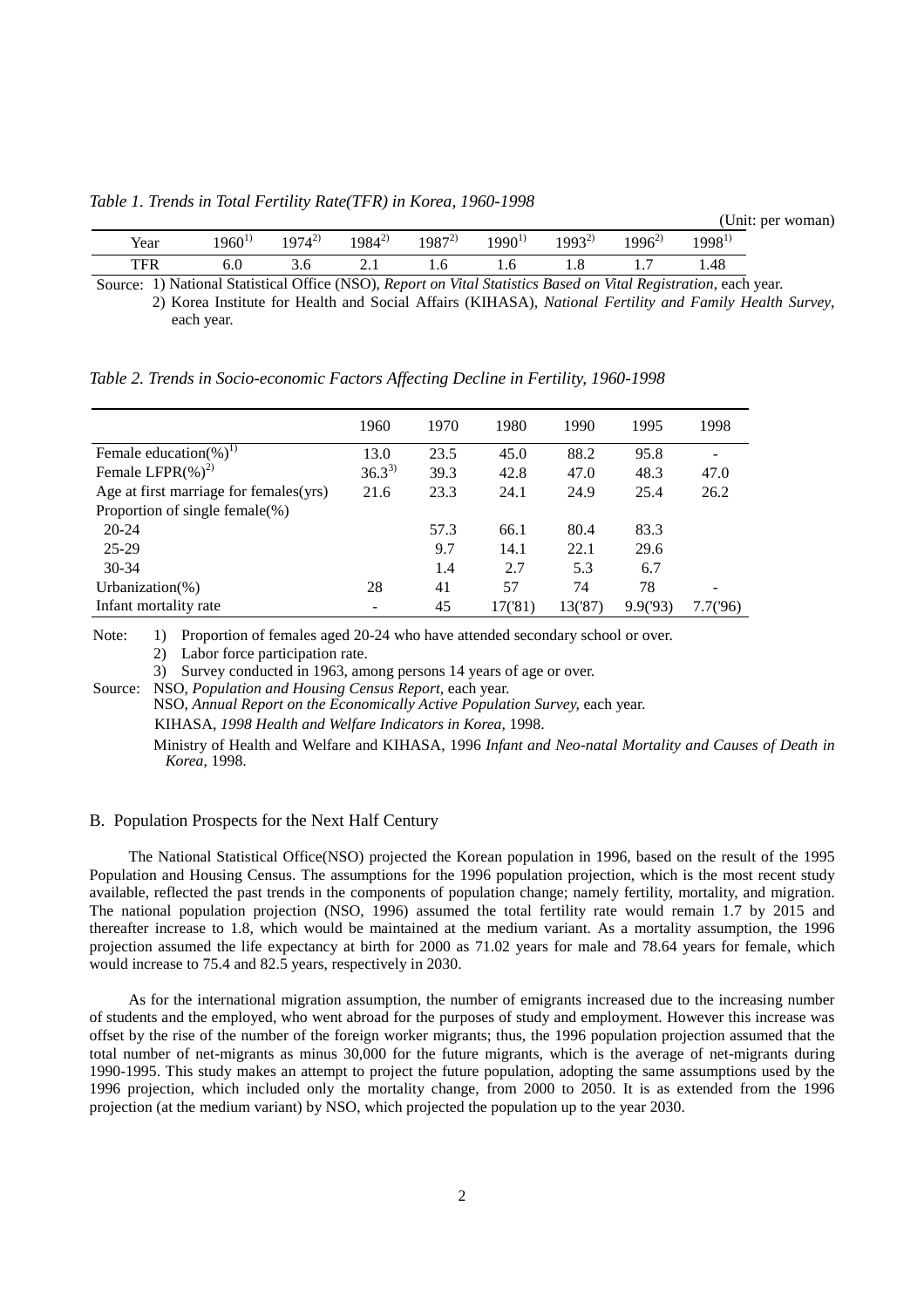|      |            |                          |        | (Unit: per woman, years, persons, per 100 female live births) |           |
|------|------------|--------------------------|--------|---------------------------------------------------------------|-----------|
| Year | <b>TFR</b> | Life Expectancy at Birth |        | Net-migrants                                                  |           |
|      | (medium)   | Male                     | Female |                                                               | Sex ratio |
| 2000 | 1.71       | 71.02                    | 78.64  | $-30,000$                                                     | 112.7     |
| 2005 | 1.71       | 72.27                    | 79.74  | $-30,000$                                                     | 110.7     |
| 2010 | 1.74       | 73.27                    | 80.69  | $-30,000$                                                     | 108.9     |
| 2015 | 1.80       | 73.87                    | 81.19  | $-30,000$                                                     | 107.0     |
| 2020 | 1.80       | 74.47                    | 81.68  | $-30,000$                                                     | 107.0     |
| 2025 | 1.80       | 74.97                    | 82.09  | $-30,000$                                                     | 107.0     |
| 2030 | 1.80       | 75.42                    | 82.45  | $-30,000$                                                     | 107.0     |
| 2035 | 1.80       | 76.67                    | 83.70  | $-30,000$                                                     | 107.0     |
| 2040 | 1.80       | 77.92                    | 84.95  | $-30,000$                                                     | 107.0     |
| 2045 | 1.80       | 79.17                    | 86.20  | $-30,000$                                                     | 107.0     |
| 2050 | 1.80       | 80.47                    | 87.45  | $-30,000$                                                     | 107.0     |

*Table 3. Assumptions for National Population Projection for 2000-2050*

Source: NSO*, Future Population Projection*, December 1996.

According to the 1996 projection and extended projection conducted through this study, a zero population growth rate will be reached in 2028 with a population size of 52.8 million, and thereafter the Korean population will decrease to 51.5 million in 2050. The absolute size of the working age population will start decreasing after reaching its peak (36.5 million) in 2018 as the declining youth population enters the working age. The aged population of 65 years or over has continued to and will increase with a high growth rate of approximately 4 percent per annum, with the increase in life expectancy. The proportion of the elderly reached 7 percent in 2000 and will double (14.3%) in 2022, indicating that Korea has become an ageing society. The potential support ratio will decrease from 10.0 in 2000 to 4.1 in 2025 and 2.2 in 2050.

Here, the national projection was compared to the UN projection, made by United Nations Population Division(UN, 2000). Although the UN projections were made with various scenarios from I to V, the national projection can be compared to the UN projection of scenario I, at least in terms of the migration assumption. The national projection assumed an annual net-migrants 30,000 to 2030 and the UN projection of scenario assumed the total net-migrants of 450,000 from 1995 to 2020 and thereafter zero. The other UN scenarios assumed no migration. The national projection shows that the total population will be at a peak in 2028 with the size of 52.8 million, whereas the UN projection shows a peak point in 2035 with the maximum size of 53.0 million. The absolute size of the working age population will reach a peak in 2018 with the size of 36.5 million in the national projection, compared to the year 2020 with the size of 36.3 million in the UN projection.

A main feature of the comparison between these two projections is that the youth population and the working age population will decrease faster in the national projection than in the UN projection; and the aged population will increase speedier in the national projection than in the UN projection. Influenced by increase in an old population rather than decrease in young population, the total population will decrease faster in the national projection than in the UN projection. As a result, the potential support ratio will decline faster in the national projection than in the UN projection.

As for the net-migrants, both average and total net-migrants are bigger in the national projection than in the UN projection; such a difference is simply a result of the difference in the assumptions adopted by the projections. Although there are some differences in the main results between two projections, it is evident that the Korean population will be rapidly ageing with both youth and working age populations declining after certain years.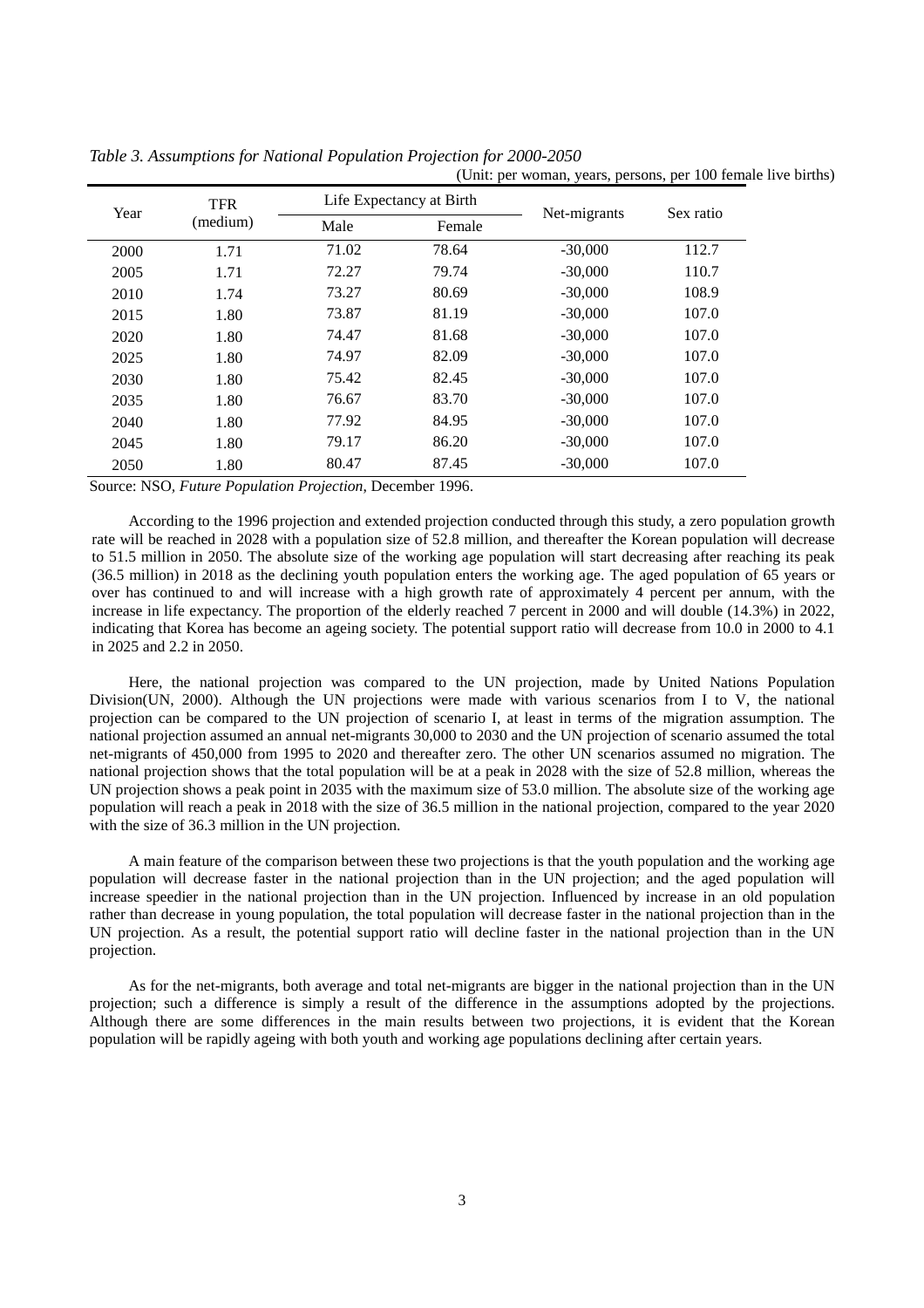|      |        |            |        |             | (Unit: thousand, $\%$ ) |                  |        |                   |       |  |
|------|--------|------------|--------|-------------|-------------------------|------------------|--------|-------------------|-------|--|
|      |        | Total Pop. |        | $0 \sim 14$ |                         | $15 \sim 64^{1}$ |        | $65$ or over $2)$ |       |  |
| Year | N      | %          | N      | $\%$        | N                       | $\%$             | N      | $\%$              |       |  |
| 2000 | 47,275 | 100.0      | 10,233 | 21.7        | 33,671                  | 71.2             | 3,371  | 7.1               | 10.01 |  |
| 2005 | 49,123 | 100.0      | 10,421 | 21.2        | 34,450                  | 70.1             | 4,253  | 8.7               | 8.10  |  |
| 2010 | 50,618 | 100.0      | 10,080 | 19.9        | 35,506                  | 70.1             | 5,032  | 10.0              | 7.06  |  |
| 2015 | 51,677 | 100.0      | 9,515  | 18.4        | 36,316                  | 70.3             | 5,846  | 11.3              | 6.21  |  |
| 2020 | 52,358 | 100.0      | 9,013  | 17.1        | 36,446                  | 69.7             | 6,899  | 13.2              | 5.29  |  |
| 2025 | 52,712 | 100.0      | 8,633  | 16.4        | 35,465                  | 67.3             | 8,613  | 16.3              | 4.12  |  |
| 2030 | 52,744 | 100.0      | 8,448  | 16.0        | 34,130                  | 64.7             | 10,165 | 19.3              | 3.36  |  |
| 2035 | 52,896 | 100.0      | 8,338  | 15.8        | 32,877                  | 62.2             | 11,681 | 22.1              | 2.81  |  |
| 2040 | 52,810 | 100.0      | 8,175  | 15.5        | 31,584                  | 59.8             | 13,051 | 24.7              | 2.42  |  |
| 2045 | 52,327 | 100.0      | 7,922  | 15.1        | 30,764                  | 58.8             | 13,641 | 26.1              | 2.26  |  |
| 2050 | 51,546 | 100.0      | 7,687  | 14.9        | 29,935                  | 58.1             | 13,924 | 27.0              | 2.15  |  |

*Table 4. National Population Estimate in Korea, 2000-2050: Medium Variant*

1) Year of reaching a peak in the absolute size of working population:2018 with 36.5 million Note:

2) Ratio of the elderly population aged 65 or over: 7.1% in 2000 and 14.3% in 2022

3) Potential supportive ratio: persons of working age per each person aged 65 or older. Source: *United Nations, Replacement Migration, 2000. NSO, Future Population Projection, 1996.*

*Table 5. Comparisons of Korean Population Estimates between National Median Variant and UN Scenario I* (Unit: thousand, each)

|                                                 | <b>National Projection</b> |        |        | <b>UN</b> Projection |        |          |  |
|-------------------------------------------------|----------------------------|--------|--------|----------------------|--------|----------|--|
|                                                 | 2000                       | 2025   | 2050   | 2000                 | 2025   | 2050     |  |
| Total population                                | 47,275                     | 52,712 | 51,546 | 46,844               | 52,533 | 51,275   |  |
| $0-14$                                          | 10,233                     | 8,633  | 7,687  | 10,068               | 8.956  | 8,209    |  |
| 15-64                                           | 33,671                     | 35,465 | 29,935 | 33,623               | 35,557 | 30,401   |  |
| $65+$                                           | 3,371                      | 8,613  | 13,924 | 3,152                | 8,020  | 12,665   |  |
| Potential supportive ratio                      | 9.99                       | 4.12   | 2.15   | 10.67                | 4.43   | 2.40     |  |
| Average annual No.<br>of migrants <sup>1)</sup> |                            | $-30$  | $-30$  |                      | $-14$  | $\Omega$ |  |
| Total no. of migrants <sup>1)</sup>             |                            | $-750$ | $-750$ |                      | $-350$ | 0        |  |

Note: 1) The migration statistics are for the year of 2000, 2025, and 2050, respectively. Source: *Same as in Table 4.*

## C. Socio-economic Consequences of Demographic Transition

### *1. Labor Shortage and Ageing*

The population ageing and decline in growth rate has already led to the labor shortage in some sectors. The labor shortage, as measured by the vacancy rate (the ratio of unfilled vacancies to current employees) has been serious, specifically for the production workers (mostly unskilled workers), which causes the small and medium sized manufacturing firms to suffer from labor shortage. The labor shortage rate has maintained at 2 to 5 percent during the last ten years and that for the unskilled has increased to more than 10 percent.

This labor shortage might be attributable to the accelerated GDP growth, which led to an excessive demand for labor in the manufacturing sector, increase in the labor force with higher educational attainment (in 1996, about 62 percent of the labor force were higher educated and about 20 percent graduated college or university). But it seems to be related to the change in the age structure of the population, which implies that this phenomenon will be structural and long-term.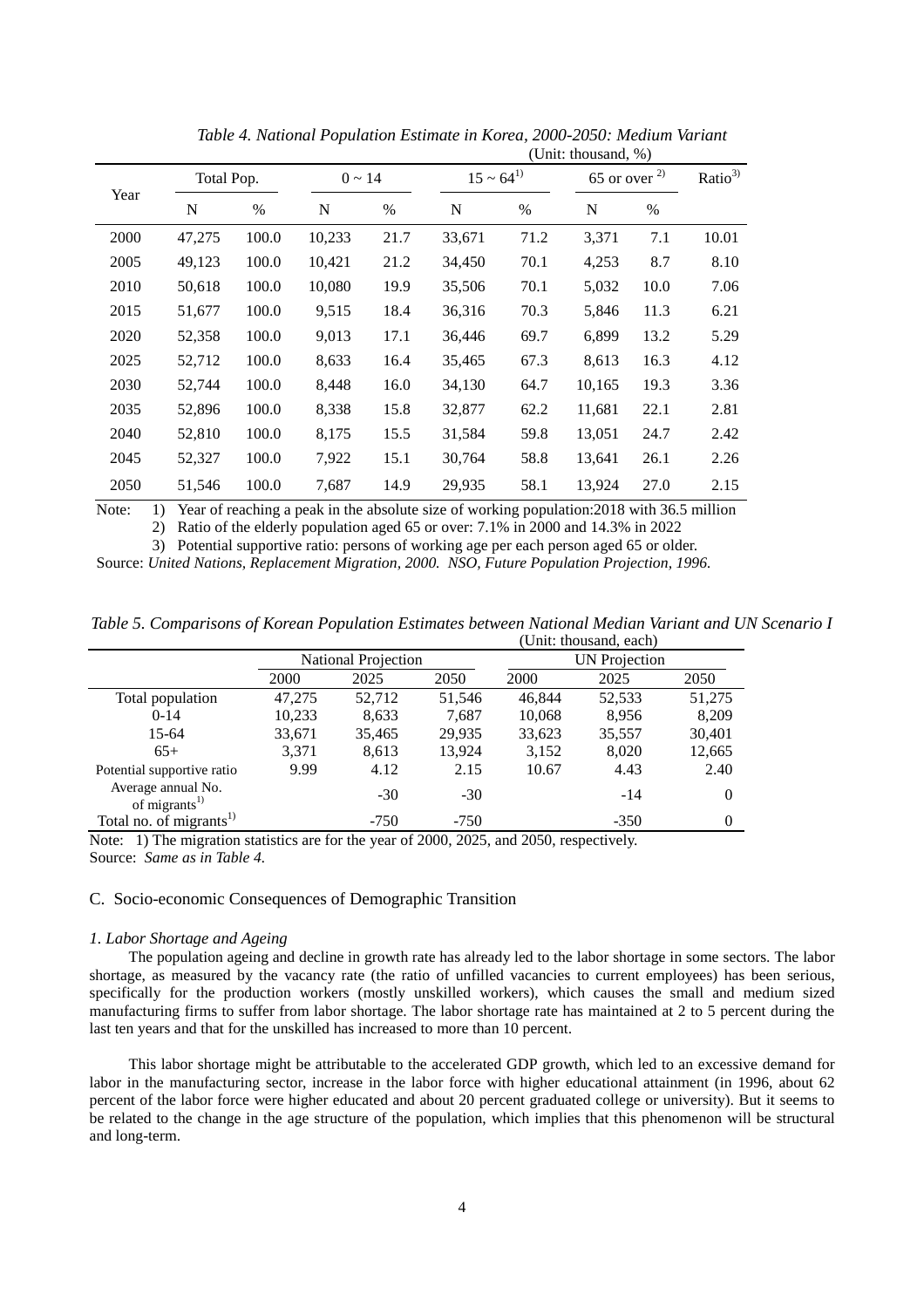|      |                            |                       |                      |      |                            |                       | $\sqrt{ }$           |
|------|----------------------------|-----------------------|----------------------|------|----------------------------|-----------------------|----------------------|
| Year | All<br>establish-<br>ments | Production<br>workers | Unskilled<br>workers | Year | All<br>establish-<br>ments | Production<br>workers | Unskilled<br>workers |
| 1984 | 2.98                       | 3.95                  | 8.02                 | 1991 | 5.48                       | 9.07                  | 20.13                |
| 1985 | 1.75                       | 2.35                  | 4.90                 | 1992 | 4.26                       | 6.76                  | 10.86                |
| 1986 | 2.30                       | 3.20                  | 8.34                 | 1993 | 3.62                       | 6.04                  | 14.74                |
| 1987 | 3.29                       | 4.79                  | 11.12                | 1994 | 3.57                       | 5.64                  | 12.90                |
| 1988 | 3.54                       | 5.24                  | 12.29                | 1995 | 3.71                       | 5.80                  | 11.41                |
| 1989 | 3.21                       | 4.92                  | 11.82                | 1996 | 2.98                       | 4.80                  | 16.24                |
| 1990 | 4.34                       | 6.85                  | 16.23                | 1997 | 2.44                       | 3.88                  | 12.58                |

*Table 6. The Vacancy Rate in Korea, 1984-1997* (Unit: %)

Note: 1) The ratio of unfilled vacancies to current employees

Source: Ministry of labor(MOL)*, Labor Demand Trend Survey Report*, each year.

There has been an increasing trend in the number of foreign workers who have moved to Korea in the 1990s. This phenomenon is a result of the high growth of the Korean economy during the 1990s which has caused a rise in wages and subsequently, level of income, so that domestic laborers have developed a tendency to avoid difficult, dirty, and dangerous work. As a result, there has been shortage of labor in small and medium manufacturer establishments. Foreign labor is inclined to work in Korea due to the high wages and also because small and medium manufacturing establishments prefer foreign workers who are not reluctant to participate in hard and dangerous work for cheap wages.

As can be seen from Table 7, the total number of foreign workers, legal and illegal, was estimated as 81,824 in 1994 and 210,494 in 1996, showing an increase of 157.3 percent during two years. In 1996, approximately 61 percent of all foreign workers were illegally employed, in comparison to 58.9 percent in 1994. However, the economic crisis which began in 1997, has had an impact on the movement of foreign workers; the number of foreign workers working in Korea was 157,689 in 1998, which is a decrease of 25.1 percent, from 1996. The decrease may be a result of the rise in the exchange rate and lack of jobs during the economic crisis in Korea. However, the proportion of illegal foreign workers to total foreign workers is still high.

|      |                |               |              | (Unit: persons, $\%$ ) |
|------|----------------|---------------|--------------|------------------------|
| Year | Total          | Legal Workers | Trainees     | Illegal Workers        |
| 1994 | 81,824(100.0)  | 5,265(6.4)    | 28,328(34.6) | 48,231(58.9)           |
| 1996 | 210,494(100.0) | 13,420(6.4)   | 68,020(32.3) | 129,054(61.3)          |
| 1998 | 157,689(100.0) | 11,143(7.1)   | 47,009(29.8) | 99,537(63.1)           |
|      |                |               |              |                        |

*Table 7. Trends in the Number of Foreign Laborers by Legal Status, 1994-1998*

Source: MOL, *Labor White Paper*, each year*.*

In Korea, the ageing of the labor force has accelerated. The proportion of the economically active population of ages 45 or over increased from 39.1 percent in 1990 to 40.9 percent in 1999. Accordingly, an average age of the total economically active population increased from 32.2 years in 1990 to 34.3 years in 1999. This labour ageing phenomenon is expected to accelerate, as the total population ageing rises. On the other hand, it was attributable to the fact that aged workers want to work longer simply because they expect to live longer and are healthy enough to work even in relatively unpleasant workplaces. However, most aged workers are non-wage workers such as self-employed and family workers, and they are mostly employed in the agricultural or service sectors.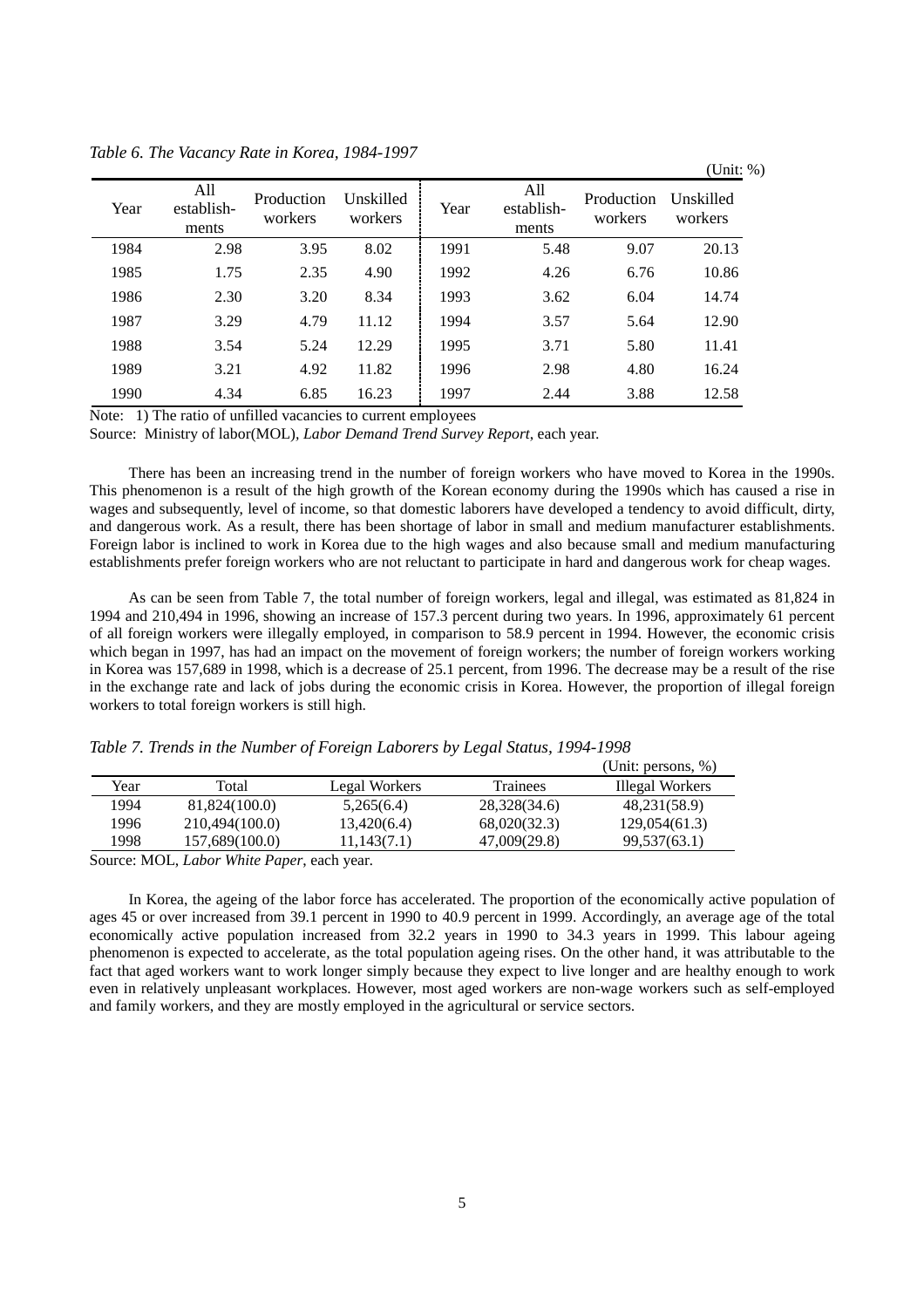(Unit: %, years) Total **Male Male Female** Prop.<sup>1)</sup> Average<sup>2)</sup> Prop.<sup>1)</sup> Average<sup>2)</sup> Prop.<sup>1)</sup> Average<sup>2)</sup> 1990 39.1 32.2 39.5 32.0 38.4 32.5 1991 39.1 32.1 39.6 32.1 38.4 32.2 1992 39.4 32.8 39.9 32.7 38.8 33.0 1993 39.3 31.5 39.7 31.5 38.6 31.7 1994 39.5 32.1 39.9 32.1 38.9 32.2 1995 39.7 32.3 40.1 32.2 39.1 32.3 1996 40.0 32.8 40.4 32.9 39.4 32.6 1997 40.3 33.7 40.8 34.1 39.7 33.3 1998 40.6 33.6 41.0 33.9 40.0 33.2 1999 40.9 34.3 41.2 34.3 40.4 34.4

*Table 8. The Proportion of Economically Active Population of Ages 45 or over and An Average Age of Economically Active Population in Republic of Korea*

Note: 1) The Proportion of Economically Active Population of Ages 45 or over

2) An Average Age of Economically Active Population

Source: NSO*, Annual Report on the Economically Active Population Sur*vey, each year.

### *2. Increase in Medical Costs*

The increase in the elderly population has resulted in the rise of medical costs in Korea. At present health insurance or medical assistance (for those who are supported by the Livelihood Protection Law) programs cover all Koreans. As of 1995, 96.7 percent of these aged 65 or over were covered by health insurance and the rest of the elderly were covered by medical assistance. Despite the high coverage of health insurance, there was an increase in medical expenditures due to the population ageing in Korea. The health insurance cost for the elderly persons shows a speedier increase than the total population; the cost for older persons shows an increase rate 27.7 percent, compared with 18.7 percent for the total population between 1995 and 1998. The amount of medical insurance cost for the elderly accounted for 12.8 percent of the total cost in 1985 and increased to 15.9 percent in 1998. Even the medical costs per elderly person are over 2 times that of the population under age 65.

*Table 9. Medical Expenditure by Age in Korea, 1995 and 1998*

Age 1995 1998 Growth rate Per annual GR  $0 \hspace{1.5cm} 1,122 \hspace{1.5cm} 1,582 \hspace{1.5cm} 141 \hspace{1.5cm} 12.15$ 1-4 2,756 4,353 158 16.46 5-9 1,875 3,263 174 20.29 10-14 1,217 1,740 143 12.66 15-19 1,397 2,252 161 17.25 20-24 2,129 2,788 131 9.41 25-29 3,275 4,880 149 14.22 30-34 3,033 4,365 144 12.91 35-39 2,936 4,793 163 17.74 40-44 2,469 4,450 180 21.71 45-49 2,482 4,142 167 18.61 50-54 2,958 4,387 148 14.03 55-59 3,144 5,624 179 21.38 60-64 2,668 5,276 198 25.51 65-69 2,085 4,140 199 25.68 70-74 1,505 3,029 201 26.24

(Unit: bil. won, %)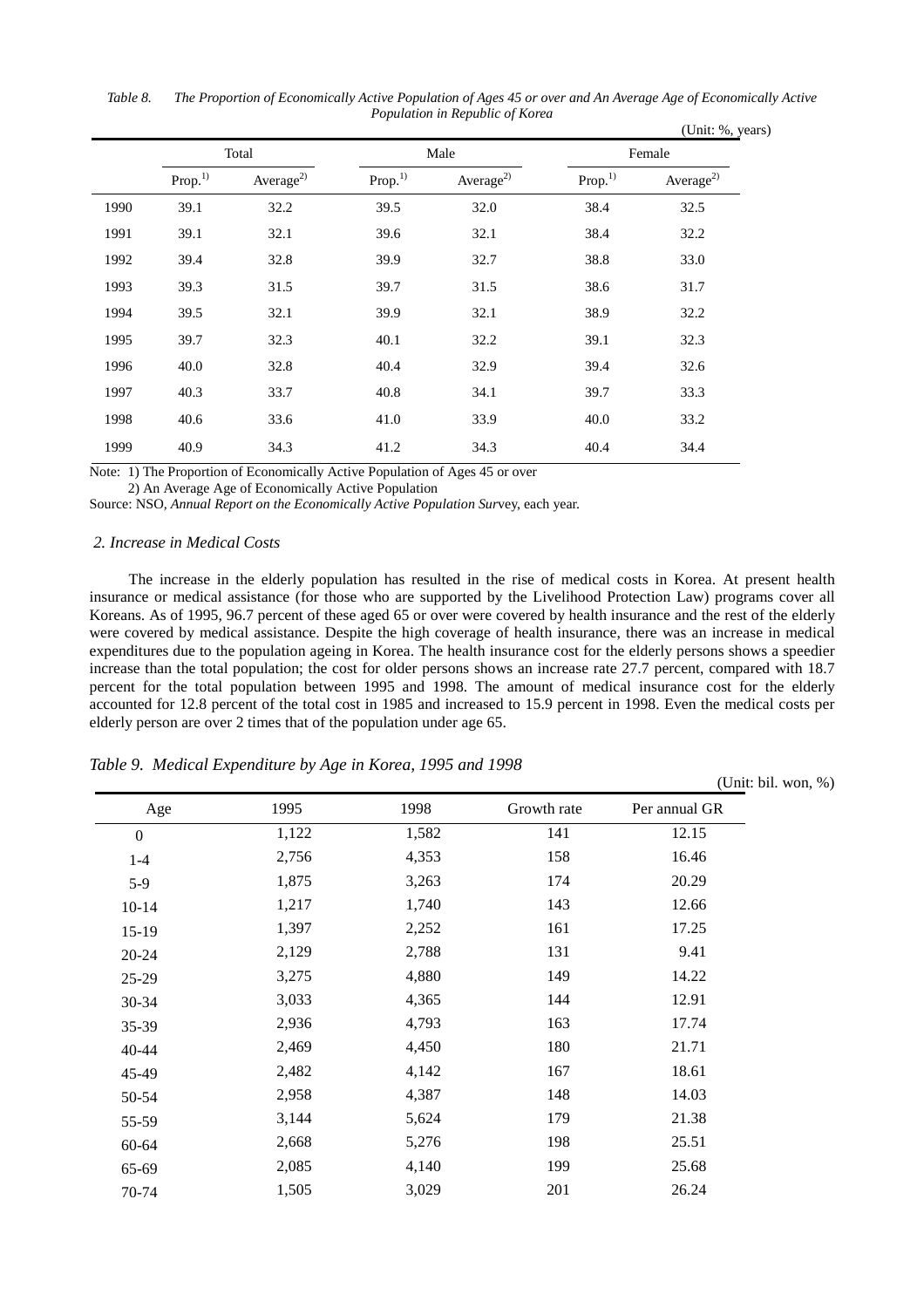| $75+$    | .301   | 3,018  |     | 32.38 |
|----------|--------|--------|-----|-------|
| Total(A) | 38,353 | 64,080 |     | 8.66  |
| $65+(B)$ | 1.892  | 10.187 | 208 | 27.70 |
| $B/A(\%$ | 2.75   | 5.90   |     |       |

Source : Korea Health Insurance Corporation, *Health Insurance Expenditure*, 2000

### *3. Growing Burden on the National Pension Scheme*

Since the process of population ageing will continue to accelerate in the future, the financial crisis of the national pension is anticipated. According to an actuarial estimate, the total number of beneficiaries of the old age pension will increase rapidly although the number of insurants who pay contributions to pension will decrease. The number of pensioners will increase up to about 45 percent of the total number of the pension insurants, implying that the burden of the working age population will sharply increase. The total pension expenditure will exceed the total revenue by 2034. As a result, the accumulated pension reserve is expected to be exhausted in 2048. Thus, the population ageing in Korea will be a serious burden on the pension system, and the future young generations will have to pay heavy contributions in order to sustain the system.

To cope with the anticipated financial insustainability of the old age pension in Korea, the government took action in order to revise the National Pension Act in December 1998. The most notable change is the target replacement rate for the average wage workers of 40 years with contribution histories being reduced from 70 percent to 60 percent. Also the retirement age will be increased from 60 to 61 in 2013 and will rise one year every five years thereafter until reaching the age of 65 in 2033.

|      |              |                  |                      |                           | (Unit: 1,000 persons, 0.1 bil. won at constant price of 2000) |                    |                   |                |
|------|--------------|------------------|----------------------|---------------------------|---------------------------------------------------------------|--------------------|-------------------|----------------|
|      |              |                  |                      |                           |                                                               | Benefi-            |                   |                |
|      |              |                  |                      |                           |                                                               | ciaries of         | Maturity          | Funded         |
| Year | Reserve      | Total<br>Revenue | Total<br>expenditure | <b>Balance</b><br>$(B-A)$ | Insurants                                                     | old age<br>Pension | ratio<br>(F/E)    | ratio<br>(A/C) |
|      | (A)          | (B)              | (C)                  | (D)                       | (E)                                                           | (F)                | $\left( G\right)$ | (H)            |
| 2000 | 565,846      | 141,131          | 45,207               | 95,923                    | 16,425                                                        | .363               | 2.2%              | 12.5           |
| 2005 | 1,338,037    | 268,783          | 46,547               | 222,236                   | 17,470                                                        | 1,101              | 6.3%              | 28.7           |
| 2010 | 2,489,249    | 414,791          | 90,782               | 324,008                   | 18,199                                                        | 1,780              | 9.8%              | 27.4           |
| 2015 | 3,813,478    | 524,016          | 152,704              | 371,312                   | 18,141                                                        | 2,392              | 13.2%             | 25.0           |
| 2020 | 5,166,792    | 655,605          | 260,537              | 395,068                   | 17,674                                                        | 3,545              | 20.1%             | 19.8           |
| 2025 | 6,025,718    | 704,601          | 424,010              | 280,590                   | 17,036                                                        | 4,969              | 29.2%             | 14.2           |
| 2030 | 6,309,898    | 768,113          | 603,656              | 164,458                   | 16,318                                                        | 6,094              | 37.3%             | 10.5           |
| 2034 | 5,906,253    | 752,760          | 753,661              | $-901$                    | 15,636                                                        | 6,912              | 44.2%             | 7.8            |
| 2035 | 5,724,852    | 141,131          | 789,806              | $-37,346$                 | 15,500                                                        | 7,067              | 45.6%             | 7.2            |
| 2040 | 4,256,564    | 726,316          | 984,919              | $-258,603$                | 14,891                                                        | 7,704              | 51.7%             | 4.3            |
| 2045 | 1,725,581    | 644,793          | 7,783,965            | $-539,173$                | 14,315                                                        | 8,076              | 56.4%             | 1.5            |
| 2048 | $-348,146$   | 554,185          | 1,293,768            | 739,583                   | 14,192                                                        | 8,090              | 57.0%             | $-0.3$         |
| 2050 | $-1,852,905$ | 576,343          | 1,355,556            | $-779,212$                | 14,092                                                        | 7,993              | 56.7%             | $-1.4$         |

# *Table 10. Estimate of Pension Financing in Korea, 2000 2050*

Source: National Pension Research Center, *Actuarial Estimation of the National Pension,* 2000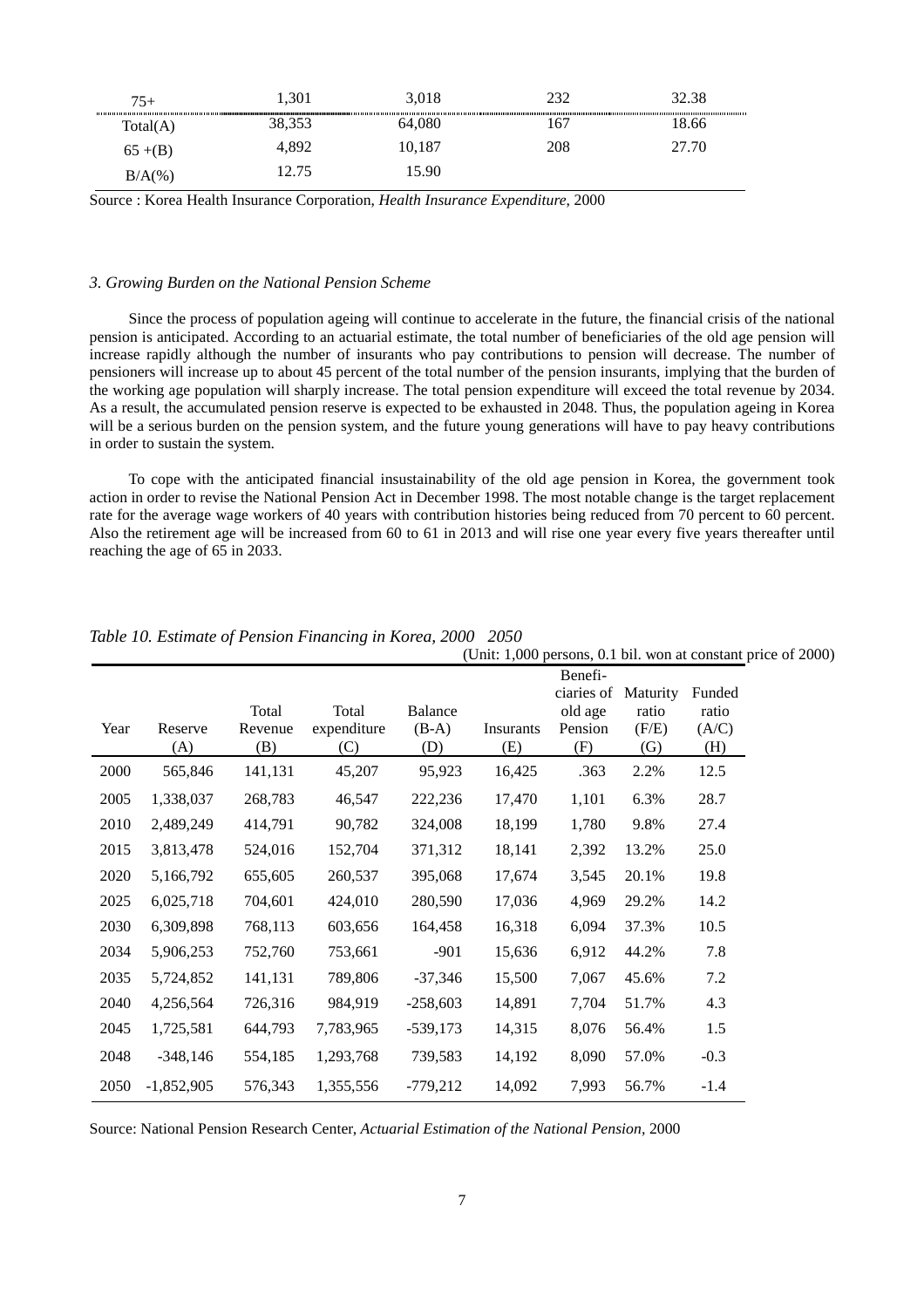## D. Policy Options

### *1. Policies Related to the Population Ageing and Decline*

In response to the rapid population ageing and population decline, Korea shifted its role to accommodate these dimensions in the future population policy directions. Under these circumstances, the government adopted a new directions and strategies of the population policy in June 1996, which focused primarily on population quality and welfare rather than on demographic arenas. The major goals of the new population policy were; 1) to maintain the replacement level of fertility and to improve morbidity and mortality levels as part of the process of achieving sustainable socio-economic development, 2) to enhance family health and welfare; 3) to prevent the imbalance of sex ratio at birth and to reduce the incidence of induced abortions, 4) to tackle sex-related problems of youths and adolescents, 5) to empower women by expanding their employment opportunities and welfare services, and 6) to improve work opportunities and provide adequate health care and welfare services for the elderly (Cho and Lee 1999). However, despite the transition of the population policy in Korea, the total fertility rate continuously declined from 1.7 in 1996 to 1.48 in 1998 (see Table 1). This phenomenon is expected to accelerate with the continuous increase in age at first marriage and the proportion of single women, which may make the recovery of fertility to its earlier level difficult.

Except the shift of the population policy in 1996, there have been no the direct policies, established and implemented, to address the determinants of expected population ageing and decline. However, it can be said that some indirect policies were used to check the rapid decline in fertility. These policies focus mainly on support for the compatibility of work and child rearing for women. These programs include such programs as, expansion of child-care institutions in the workplace, extension of maternity leave, adoption of paternity leave (in government sector), and payment of family allowance.

A policy has taken into consideration the influx of migrants in order to compensate for the expected decline of the working age population in Korea. Since the 1990s, foreign workers in Korea, most of them being illegal, have considerably increased. However, the government contends that approximately 200 thousand foreign workers, which is 1% of the total economically active population of Korea, is the optimum size for foreign worker within the country. Nowadays, the government is attempting to promulgate the Foreign Worker Permission Act, which will allow a certain number of foreign workers (around 1% of the total economically active population) to work, for less than three years, in Korea. The main aim of such legal reform is to prevent the illegalization of foreign trainees, who are allowed to train for two years under the Industry Trainee System, which started in the early 1990s.

An expert meeting, which was held at KIHASA in July 2000, suggested that preparations for the expected population ageing and decline should be taken into consideration. This meeting concluded that policies will inevitably have a difficult time reviving fertility; some policies such as the extension of child-care leave, payment of child allowance, and increase in compatibility between child rearing and work of women, need to be established in order to encourage women to marry and have the number of children they want.

## *2. Polices Related to the Consequences of the Demographic Transition*

### *a) Policies on the Elderly*

In response to the rapid increase of the elderly population, the Government has carried out various policy measures in order to keep the elderly healthy and active during their old age. Among these policy measures, income maintenance programs, health maintenance programs, and residential programs are important.

Public Pension Programs, Public Assistance based on the Livelihood Protection Law, and Non-contributory Old Age Pension are three components of public policy that aim at enhancing the economic security of the elderly in Korea. The main source of income for the majority of the retired old people is the savings or assets, which they made during their lifetime or support from their children. For the elderly who are not covered by the National Pension Scheme, which was started in 1988, a non-contributory old-age pension program was introduced in 1998 for the elderly in lowincome brackets. Along with this, a public assistance allowance is provided for the elderly aged 65 or older, who are covered by the public assistance program. The government also provides various measures, for example, tax exemption, to enhance the income security for the aged.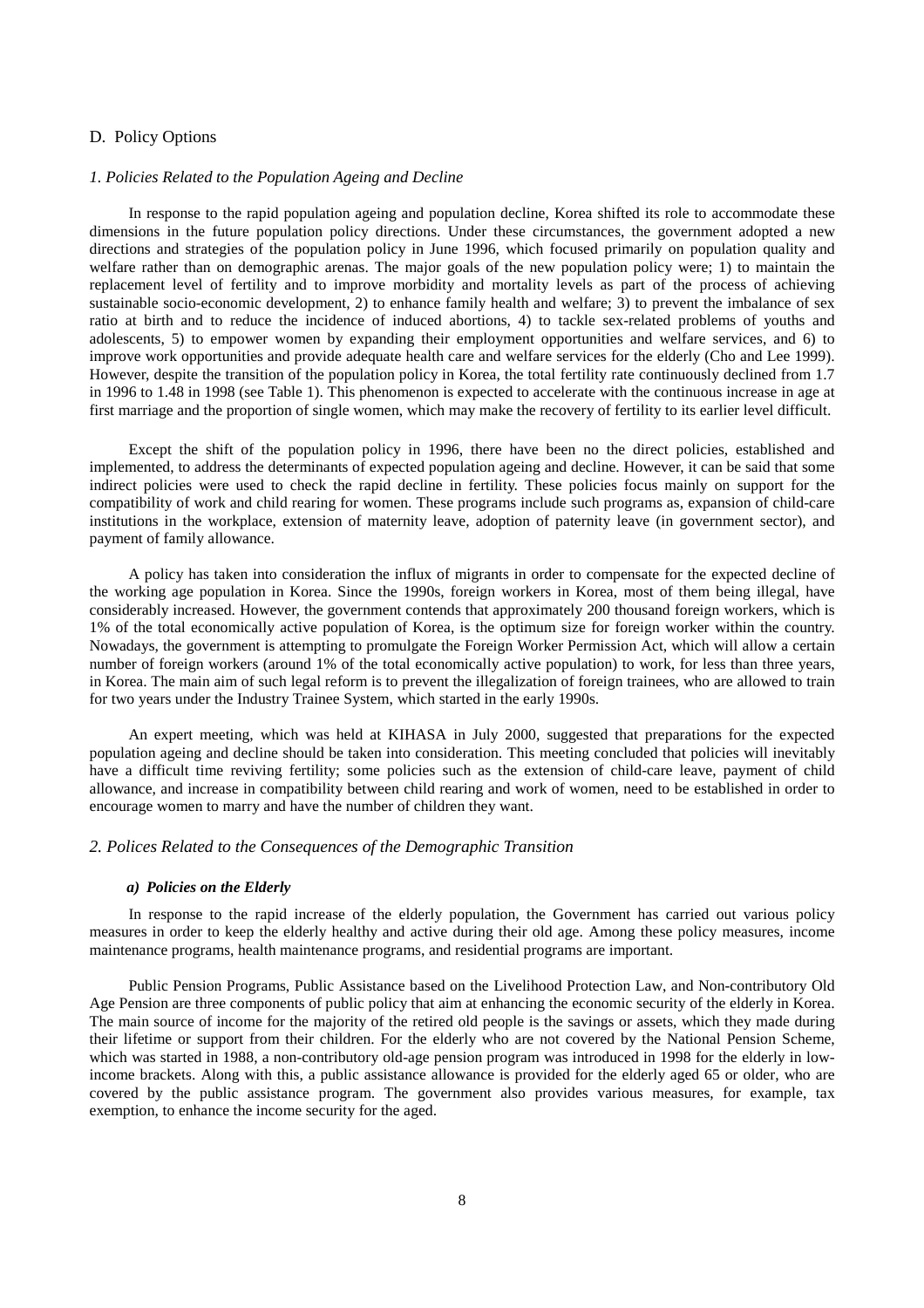To enhance employment of the elderly, there are three programs, which include the Elderly Job Placement Center, Elderly Workplace and Elderly Employment Promotion. Based on the Elderly Employment Promotion Program enacted in 1991, establishments with 300 employees are to employ the aged workers by more than 3 percent of the total employees. This Act also recommends that the government provide more training facilities and more job information for the aged workers. Although the Act lacks compulsory enforcement, its effects seem immense. The public enterprises extended the mandatory retirement age up to 60 and leading private enterprises followed the practices of the public sector.

For improving the health of the elderly through diagnosing geriatric diseases at an early stage and providing health education, the government has given subsidies to local health centers or hospitals for medical check-ups of low income elderly. The elderly who are suspected of some diseases through the first screening test should be given further examinations. Further, the rate of senile dementia among old age population is estimated to be 8.3 percent and the actual number is estimated to be about 240,000 persons in Korea. In order to care for the aged with senile dementia, the government has started a '10 year plan for senile dementia' from 1996 to 2005, which includes construction of nursing facilities and hospitals.

The weakening of traditional family support, the increase in the number of elderly living alone or as couples, and the need for social welfare services for the elderly who continue living in their own home, has caused the transformation of society. To improve community living- home help services, day care centers for the elderly, and short-term care centers are available for the elderly in need. In addition, the persons at risk of being admitted institutional which provide care has increased. Currently, welfare facilities for the aged are classified into three groups, which include residential homes, nursing homes for the severely disabled elderly, and geriatric hospitals. These facilities are divided into three categories, free of charge facilities, low-price facilities, and paying facilities, depending on ability to pay. The eligibility for free-of-charge or low-price facilities is confined to the low income group. The Government has recently increased

#### *b) Policies on the women*

In Korea, there have been great efforts to improve women's status, socially and economically. The government has prioritized policy regarding promotion of women rights and gender equality and equity. Particularly, the new government (1998) established the Presidential Commission on Women's Affairs (PCWA) at the ministerial level, aimed at planning, implementing, monitoring and evaluating policies related to women's empowerment and gender equality, in an integrated and effective manner. This Commission is to be renamed the Ministry of Women, in order to intensify its status and function. As for the employment status of women, the participation of women in the labor force gradually increased from 40.5 percent in 1981 to 59.8 percent in 1998 for married women, while the labor force participation rate remained at 46 percent for unmarried females. However, its rates are still low, in comparison with those of some developed countries.

To encourage women's economic participation, the Korean government has made efforts to increase the proportion of women in governmental committees, and plans to increase the proportion to 30 percent by 2002. A female public employee target system has been implemented to facilitate the recruitment of a target number of women into the public sector each year; the proportion of women employed in the public sector was 10 percent and was planned to reach 20 percent by 1999. And also, the Korean government has been trying to provide married women with more job opportunities by increasing the number of nurseries substantially by providing tax incentives for companies operating nurseries.

|               | 1981 | 1985 | 1990 | 1996 | 1998 |
|---------------|------|------|------|------|------|
| Total females | 42.3 | 41.9 | 47.0 | 48.7 | 47.0 |
| Unmarried     | 47.7 | 39.5 | 45.6 | 46.0 | 46.0 |
| Married       | 40.5 | 41.9 | 46.8 | 50.5 | 59.8 |

*Table 11. Economic Participation Rate of Females, by Marital Status, 1981-1998*

(Unit: %)

Source: NSO, *Report on Economically Active Population*, 1981-1998.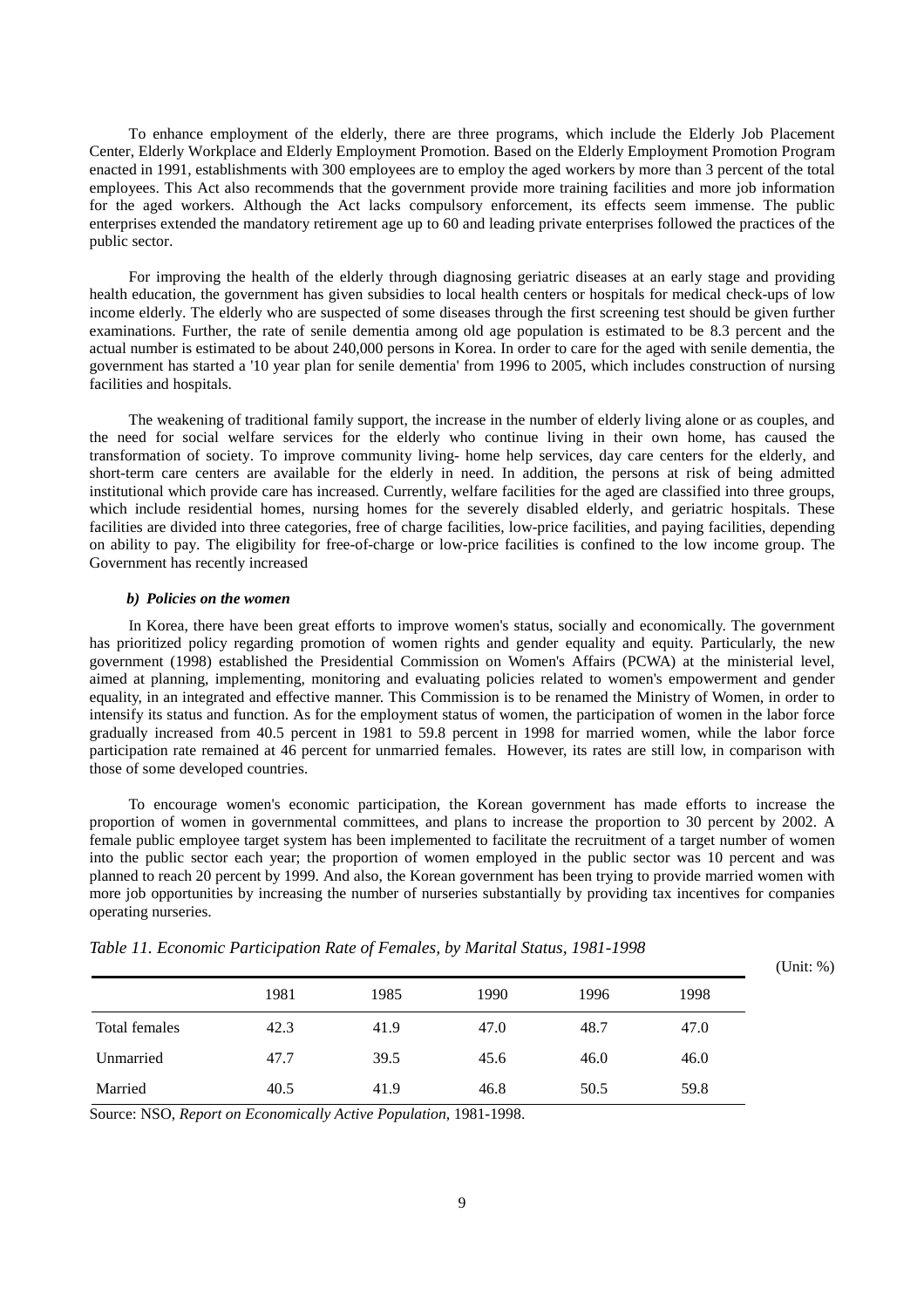Specifically, in order to provide support for the women's employment, the government introduced the Equal Employment Act in 1988, which prohibits discrimination against women in such areas as recruitment, promotion, training and job arrangements. Following the recent economic crisis, female workers were laid off due to gender in the process of corporate restructuring. Hence, the government revised the Labor Standard Act in 1998, prohibiting the discharge based on sex discrimination. The government has also been expanding job-training opportunities for women. In Korea, the policies for increasing the female labor force participation rate are a response to solving the expected labor shortage.

## *c) Policies on the labor supply*

In response to the expected labor shortage, the mismatch problem of youth labor markets, which currently leads the high unemployment rate for the younger ages, needs to be solved, although it cannot be a solution for the problems inherited from the change in the age structure. Vocational training needs to be modified and flexible enough to meet the needs which will be caused by the expected labor shortage as well as changes in the other social and economic circumstances such as industrial structure, employment structure, production process, technology, and the education system. In addition, the vocational training needs to be provided not only for the youth but also for the female, the aged, and the disabled.

The government is very cautious in inviting foreign workers, fearing the possible undesirable social tensions and repercussions. Economic cooperation with North Korea could be a positive solution for solving labor shortage problems since North Korea workers have the technical know-how as well as disciplined spirit to be employed in labor intensive industries. At the same time, the government is trying to encourage investments in laborsaving technology in the hope that we can utilize the saved labor force in labor intensive industries.

Foreign direct investment in developing countries as well as increased investment in on the job training of unskilled domestic workers could solve the labor shortage in production workers. Therefore, the government has adopted a system of industrial training for foreigners as a means of mitigating the lack of labor, which allows a certain number of trainees and allots them to medium establishments suffering from lack of labor) The annual number of trainees has been between 10 and 30 thousand since 1992 and there are plans to have a total number of 93,800 foreign trainees by 1998. They have been allocated to manufacturers, construction, fishery, etc (MOL, 1999).

### E. Conclusion

.

There is no doubt that the elderly will increase and the absolute size of the total population will decline in the future. Although the UN projected the size of net immigrants in Korea will remain constant in the future, it cannot be ensured that such maximum sizes are the most optimum in terms of the socio-economic, environmental and other factors. In other words, the criteria for projection of the numbers of net immigrants should be determined, taking into account all the factors to be included in addition to demographic factor.

However, experts agree that the change in population size and structure, specifically population ageing, will require an influx of foreign labor migrants to keep the national productivity that will help accommodate the promotion of quality of life for the whole population. Specifically, it provides an opportunity to emphasize to policy-makers that the future population policies need to be integrated with health, welfare and social security related policies.

Since the female participation in economic activity is still low in comparison with those in western countries, the policy for increasing women's economic participation will play an important role in compensating for the expected shortage of labor, through which the support for the increasing old persons can be helped. As a matter of fact, the Korean government has made efforts to improve conditions for encouraging female's employment; which include improvement on gender discrimination in employment and increases in compatibility of women's work with child rearing.

We should also consider the Korean governments' need to adopt policies, in order to maximize the older persons' capability for working, since the number of old persons who are healthy will continue to increase. In addition, reunification of two Koreas will attenuate the population ageing and decline, because of the decline of the working age population. Finally, faced with the increase in a healthy old population with the rise in life expectancy, the government needs to gradually increase the retirement age, which will contribute to stabilization of future health insurance and pension financing in Korea in the long run.